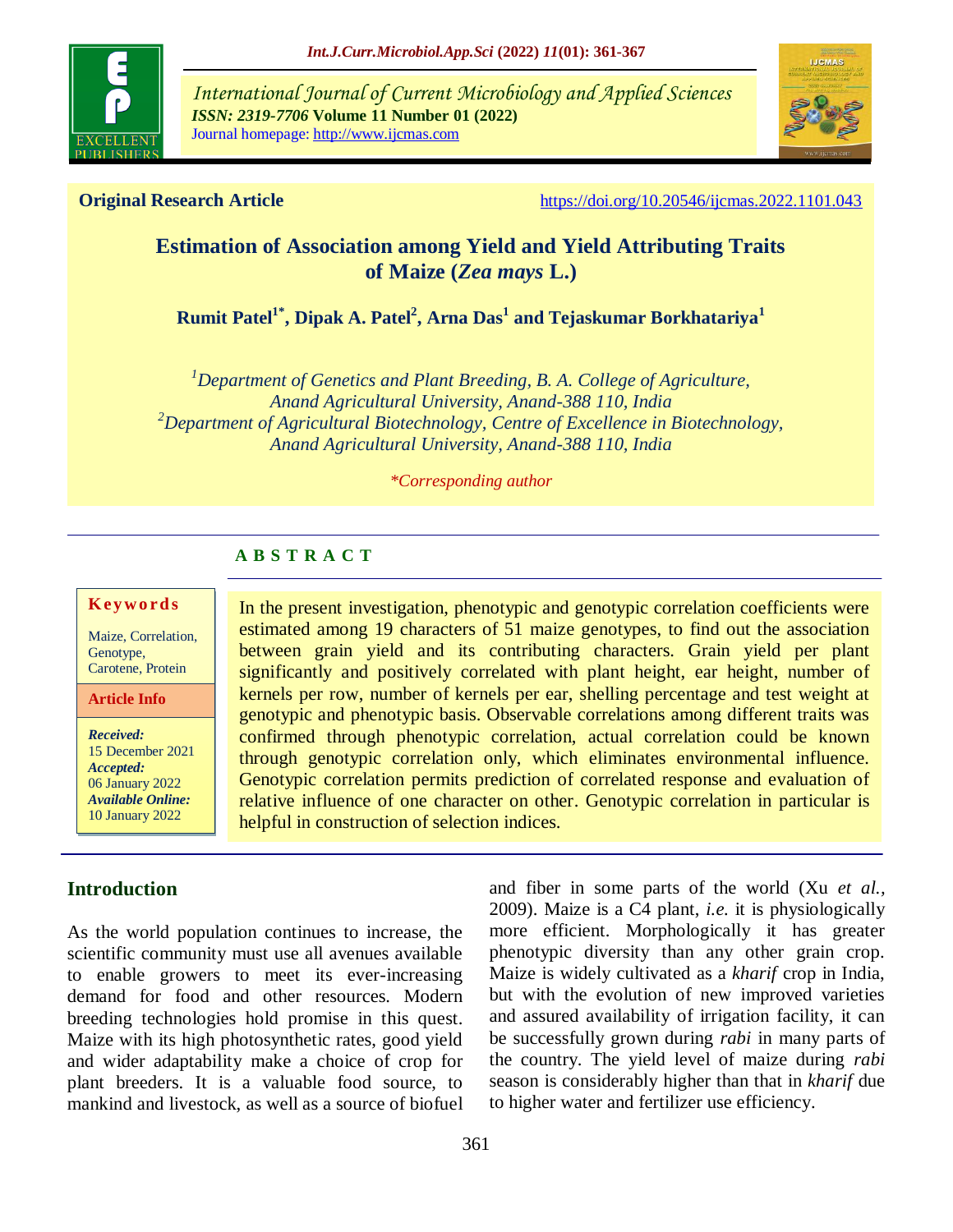Maize (*Zea mays* L.) is an important staple food crops and provide bulk of raw materials for the livestock and many agro-allied industries in the world. Plant breeders are interested in developing cultivars with improved yield and other desirable agronomic and phenological characters. In order to achieve this goal, the breeders had the option of selecting desirable genotypes in early generations or delaying intense selection until advanced generations (Puri *et al.,* 1982). Since grain yield in maize is quantitative in nature and polygenically controlled, effective yield improvement and simultaneous improvement in yield components are imperative (Bello and Olaoye, 2009). Selection on the basis of grain yield character alone is usually not very effective and efficient. However, selection based on its component characters could be more efficient and reliable (Muhammad *et al.,* 2003). Knowledge of association between yield and its component traits and among the component parameters themselves can improve the efficiency of selection in plant breeding. The traits influencing yield are understood through correlation studies to determine the nature and extent of relationships between yield and other yield attributing traits. Yield improvement and stability is the primary objective of a plant breeder. Therefore, correlation analysis of a particular trait with other trait attributing to yield is of great importance for selecting lines for higher yield.

# **Materials and Methods**

# **Experimental site**

The present investigation on genotypic and phenotypic correlation study was carried out at the Agricultural Research Station, Anand Agricultural University, Sansoli (Fig 1). Agricultural Research Station, Anand Agricultural University, Sansoli comes under middle Gujarat Agro Climatic Zone-III (Plate 3.4). Geographically, Sansoli is situated at  $22^{\circ}81'$ N Latitude and  $72^{\circ}75'$  E Longitude with an elevation of 33 meter above mean sea level. The soil of the experimental site is sandy loam, the typical *"Goradu"* and alluvial in origin.

## **Experimental material and Design**

Fifty-one genotypes were procured from Main Maize Research Station, Anand Agricultural University, Godhra (Table 2.1). These genotypes were evaluated using Randomized Complete Block Design (RCBD) with two replications. Maize genotypes were sown with 60 x 30 cm spacing with single row of 6 m for each genotype in two tire system.

## **Cultural Practices**

Sowing date was done in *Rabi* season, 202021, after land preparation was done as the following: deep plowed first using chisel, harrowed by disc harrow, leveling and ridging. Thinning was carried out two weeks after seedling emergence to one plant per hill. A dose of fertilizer application, 2N (100 kg/ha) was add in split dose after emergence of two week and before flowering. Hand weeding was done to kept the plot free of weeds.

### **Phenotyping**

Phenotyping was performed on five randomly selected competitive plants of each genotype in each replication for various characters like days to 50% tasseling and silking in days, plant height in cm, ear height in cm, ears per plant, ear length in cm, ear girth in cm, ear weight in gramme, number of kernel rows per ear, number of kernels per row, number of kernels per ear, shelling percentage, test weight in gramme, grain yield per plant in gramme, protein content in percentage, total soluble sugar in percentage, β- carotene in parts per million, lysine and tryptophan µg per ml.

### **Statistical Analysis**

# **Genotypic correlation coefficient (rgigj)**

The genotypic correlation is estimated as suggested by Hazel (1943) using variability v0.1.0 package developed by Popat *et al.,* (2020) through RStudio (RStudio team, 2020).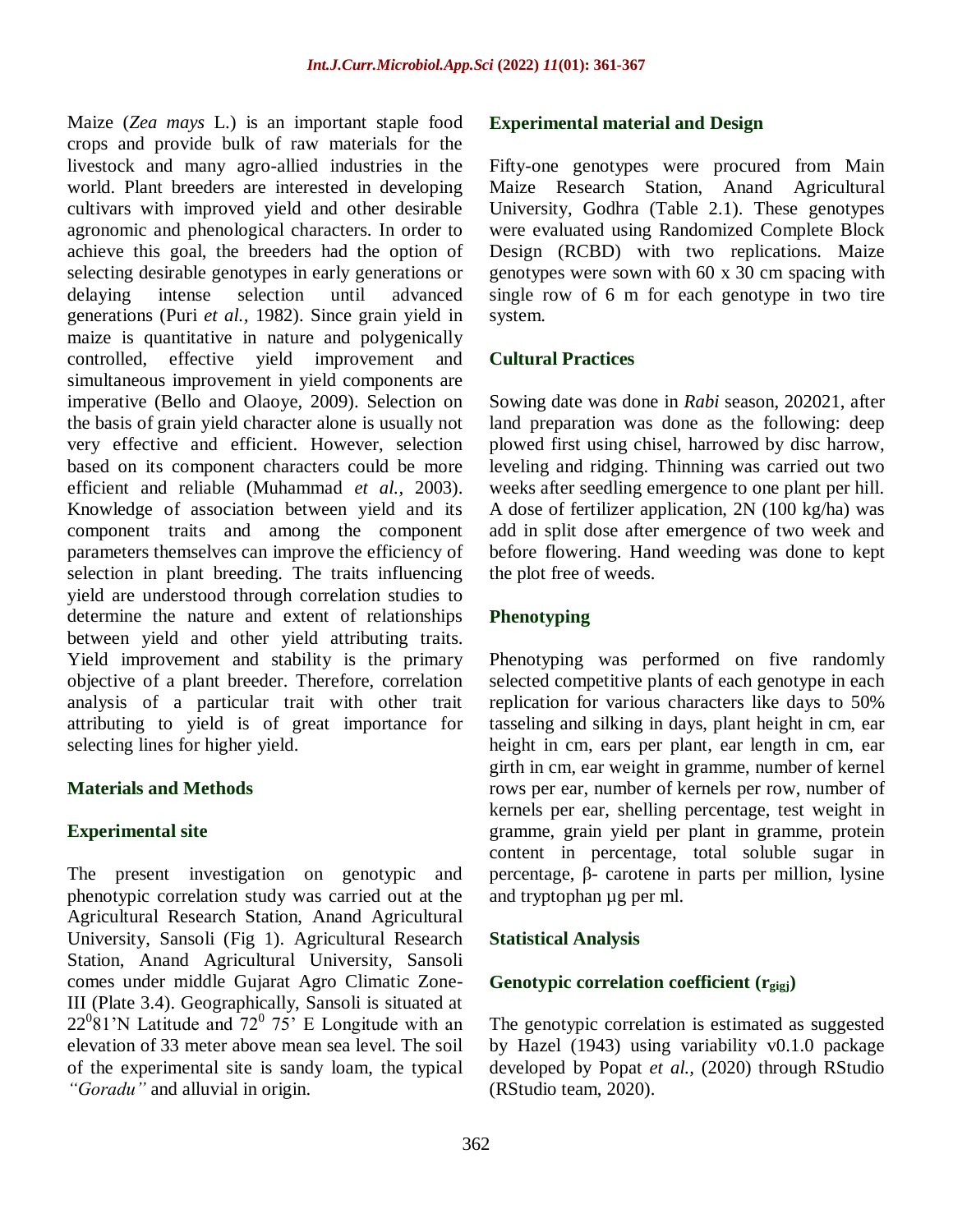$$
r_{\text{gigj}} = \frac{\sigma_{\text{gigj}}}{\sqrt{\sigma^2_{\text{gi}} \times \sigma^2_{\text{gj}}}}
$$

Where,

 $r_{\text{gig}} =$  Genotypic correlation coefficient between i<sup>th</sup> and  $i<sup>th</sup>$  character

 $\sigma_{gi}$  Genotypic variance of i<sup>th</sup> character

 $\sigma_{\text{g}j}$  = Genotypic variance of j<sup>th</sup> character

 $\sigma_{\text{gigj}}$  = Genotypic covariance between i<sup>th</sup>and j<sup>th</sup> characters

#### **Phenotypic correlation coefficient (rpipj)**

The genetic and environmental causes of correlation combined together gives phenotypic correlation coefficient  $(r<sub>pipi</sub>)$  and was estimated with the help of following formula.

$$
r_{pipj} = \frac{\sigma_{pipj}}{\sqrt{\sigma_{pi} \times \sigma_{pj}}}
$$

Where,

 $r_{\text{pipi}}$  Phenotypic correlation coefficient between i<sup>th</sup> and  $j<sup>th</sup>$  character,

 $\sigma_{pi}$  and  $\sigma_{pi}$  = Phenotypic variances of i<sup>th</sup> and j<sup>th</sup> character, respectively.

 $\sigma$  pipj= Phenotypic covariance between i<sup>th</sup>and j<sup>th</sup> character.

The values of genotypic and phenotypic correlation coefficients were tested against standardized tabulated values of r with  $(g-2)$  and  $(rg-2)$  degree of freedom at 0.05 and 0.01 levels of probabilities for genotypic and phenotypic correlation, respectively as per the suggestion given by Fisher and Yates, (1963).

### **Results and Discussion**

The data revealed that correlation both at genotypic and phenotypic levels had same trend (Table 3.1). Values of genotypic correlation coefficients were found higher than those of their respective phenotypic correlation coefficients in most of the cases, suggesting strong and inherent association.

However, for some character pairs, phenotypic correlation were found higher than the respective genotypic correlation, which implied influence of the non-genetic causes *i.e.,* environmental influence.

Grain yield per plant exhibited significant and positive association with plant height, ear height, number of kernels per row, number of kernels per ear, shelling percentage and test weight at genotypic and phenotypic basis. Ear weight established positive and significant association with grain yield at both the levels. Number of kernel rows per ear showed positive and significant correlation at both levels. Days to 50 per cent tasseling and silking showed positive and significant correlation with grain yield at genotypic and phenotypic levels. Ears per plant establish significant and positive correlation with grain yield at both levels. While βcarotene content established phenotypically negative and significant correlation with grain yield.

Bello *et al.,* (2010) recorded significant correlation of grain yield in maize with days to 50 per cent tasseling and 50 per cent silking, ear height, number of kernels per plant and plant height. Similar results were also recorded by Selvaraj and Pothiraj (2011), Munawar *et al.,* (2013) and Gazal *et al.,* (2018).

Plant height exhibited higher and significant correlation with ear height, number of kernels per row, ear weight and test weight at both the levels in positive direction. Ear girth and shelling percentage exhibited positive and significant association with plant height at both genotypic and phenotypic levels.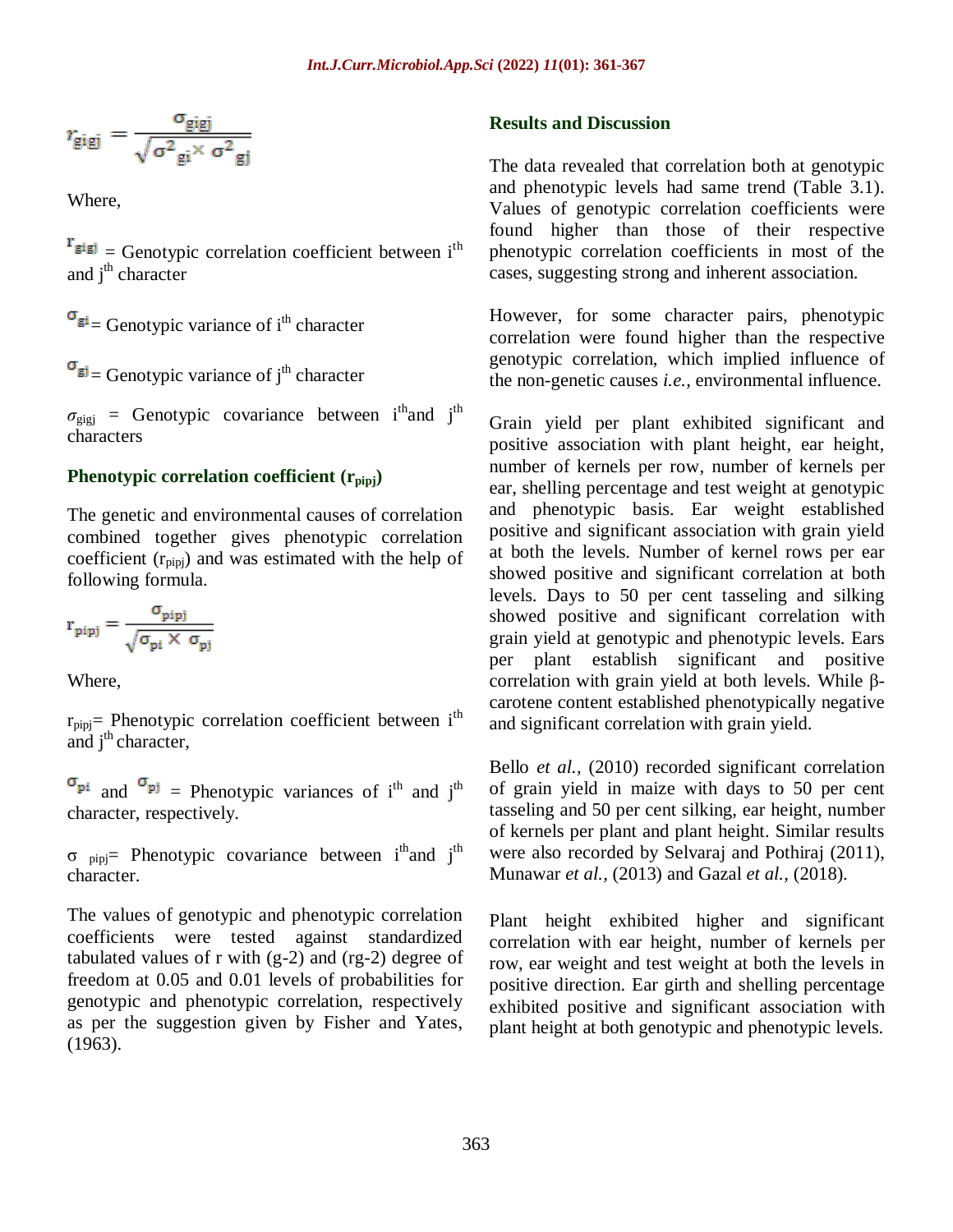# *Int.J.Curr.Microbiol.App.Sci* **(2022)** *11***(01): 361-367**

| Sr. No.         | <b>Genotypes</b>      | <b>Source</b> |
|-----------------|-----------------------|---------------|
| 1               | $I - 07 - 14 - 1 - 2$ | AAU, Godhra   |
| $\overline{2}$  | $I-07-28-3-2$         | AAU, Godhra   |
| 3               | $I-07-29-1-3$         | AAU, Godhra   |
| 4               | $I-07-66-1-2$         | AAU, Godhra   |
| 5               | $I-07-66-2-3$         | AAU. Godhra   |
| 6               | $I-07-66-3-2$         | AAU, Godhra   |
| 7               | $I-07-66-4-1$         | AAU, Godhra   |
| 8               | $I-07-56-4-3$         | AAU, Godhra   |
| $\overline{9}$  | $I-077-59-5$          | AAU, Godhra   |
| 10              | $I-07-60-4-3$         | AAU, Godhra   |
| 11              | $I-07-65-44-4$        | AAU, Godhra   |
| 12              | $I-07-6-4-4$          | AAU, Godhra   |
| 13              | $I-07-6-4-5$          | AAU, Godhra   |
| 14              | $I-07-9-5$            | AAU, Godhra   |
| 15              | $I - 07 - 13 - 1 - 3$ | AAU, Godhra   |
| 16              | IL-14-28              | AAU, Godhra   |
| 17              | $IL-14-48$            | AAU, Godhra   |
| 18              | $IL-14-60$            | AAU, Godhra   |
|                 |                       |               |
| 19              | IL-17-28              | AAU, Godhra   |
| 20              | IL-17-32              | AAU, Godhra   |
| 21              | IL-17-34              | AAU, Godhra   |
| $\overline{22}$ | $IL-17-44$            | AAU, Godhra   |
| $\overline{23}$ | $GYL-10$              | AAU, Godhra   |
| 24              | <b>PFSR5-3-5</b>      | AAU, Godhra   |
| 25              | IL-15-39              | AAU, Godhra   |
| 26              | $IL-15-11$            | AAU, Godhra   |
| 27              | <b>IGI-1101</b>       | AAU, Godhra   |
| 28              | IGI-1103              | AAU, Godhra   |
| 29              | $GYL-2$               | AAU, Godhra   |
| 30              | <b>CML-307</b>        | AAU, Godhra   |
| 31              | IGI-1102              | AAU, Godhra   |
| 32              | <b>IGI-1104</b>       | AAU, Godhra   |
| 33              | $LTP-1-1$             | AAU, Godhra   |
| 34              | $LM-B-2$              | AAU, Godhra   |
| 35              | $LM-5$                | AAU, Godhra   |
| 36              | $H07R-1-3$            | AAU, Godhra   |
| 37              | GWQPM-5-3             | AAU, Godhra   |
| 38              | GWQPM-11              | AAU, Godhra   |
| 39              | <b>GWQPM-17-2</b>     | AAU. Godhra   |
| 40              | <b>GWQPM-22-5</b>     | AAU, Godhra   |
| 41              | <b>GWQPM-26-1</b>     | AAU, Godhra   |
| 42              | GWQPM-26-3            | AAU, Godhra   |
| 43              | <b>GWQPM-40-3</b>     | AAU, Godhra   |
| 44              | <b>GWQPM-40-5</b>     | AAU, Godhra   |
| 45              | <b>GWQPM-46-2</b>     | AAU, Godhra   |
| 46              | <b>GWQPM-47-1</b>     | AAU, Godhra   |
| 47              | <b>GWQPM-55-2</b>     | AAU, Godhra   |
| 48              | <b>GWOPM-67-2</b>     | AAU, Godhra   |
| 49              | <b>GWQPM-68-4</b>     | AAU, Godhra   |
| 50              | $I - 07 - 54 - 3 - 2$ | AAU, Godhra   |
| 51              | $I - 07 - 7 - 3 - 2$  | AAU, Godhra   |
|                 |                       |               |

# **Table.1** List of Genotypes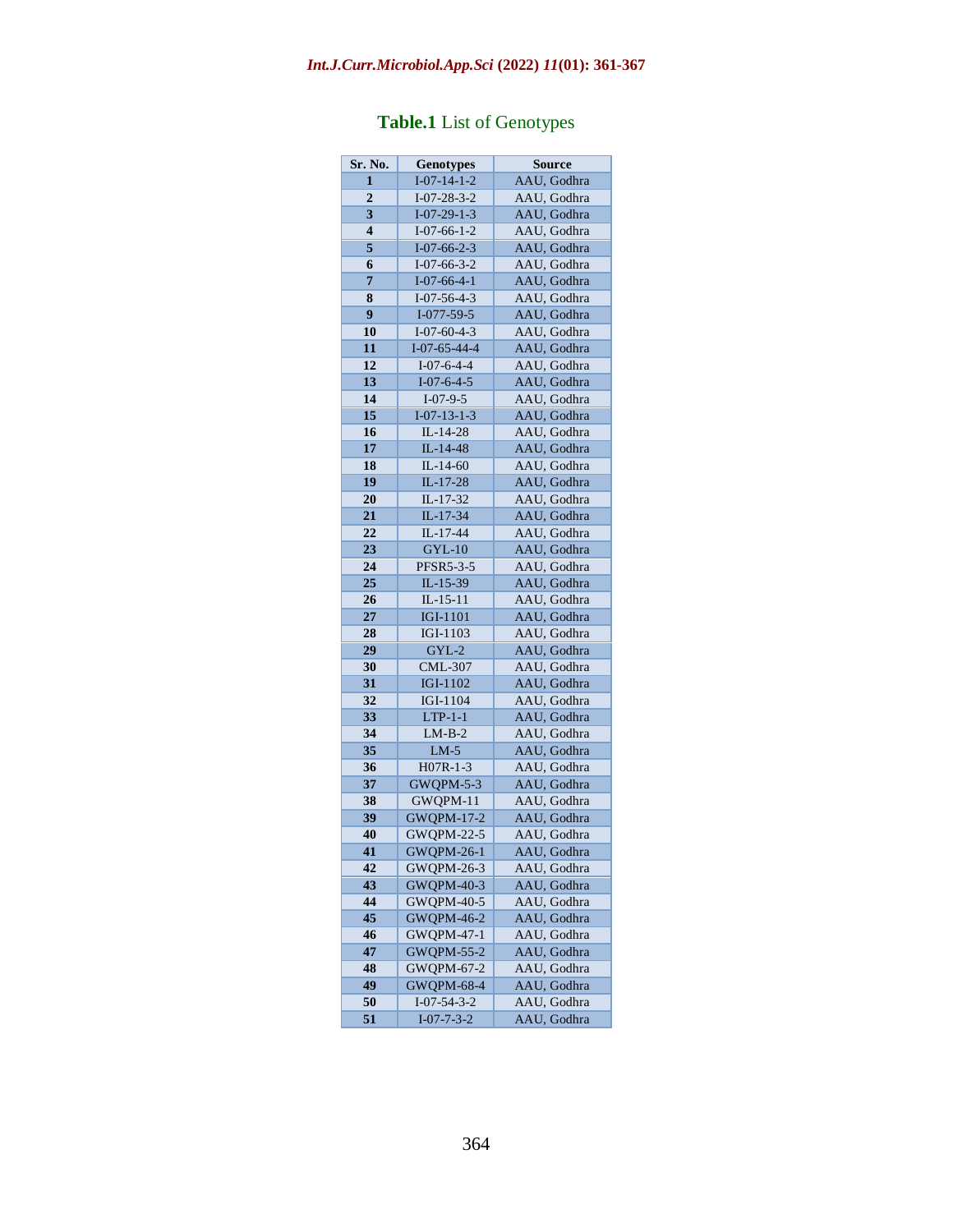# *Int.J.Curr.Microbiol.App.Sci* **(2022)** *11***(01): 361-367**

|  |  |  |  |  |  |  | Table.2 Genotypic and phenotypic correlation coefficients |
|--|--|--|--|--|--|--|-----------------------------------------------------------|
|--|--|--|--|--|--|--|-----------------------------------------------------------|

|            |          | <b>TA</b> | <b>SI</b> | <b>PH</b> | <b>EH</b>                                           | <b>EPP</b> | <b>EL</b> | <b>KPR</b> | EG       | <b>KRP</b> | <b>NKE</b> | <b>EW</b> | <b>SH</b> | TW               | Pro                | <b>TSS</b>      | <b>LYS</b>   | <b>TRP</b>   | Car             | <b>GY</b>            |
|------------|----------|-----------|-----------|-----------|-----------------------------------------------------|------------|-----------|------------|----------|------------|------------|-----------|-----------|------------------|--------------------|-----------------|--------------|--------------|-----------------|----------------------|
| <b>TA</b>  | rg       | 1.00      | $0.98**$  | $-0.01$   | 0.15                                                | $-0.24$    | $-0.03$   | $-0.11$    | $-0.26$  | $-0.09$    | $-0.14$    | $-0.20$   | $-0.31*$  | $-0.50**$        | $-0.36**$          | $-0.06$         | $-0.32*$     | $-0.35**$    | 0.14            | $-0.41**$            |
|            | rp       | 1.00      | $0.97**$  | 0.02      | 0.14                                                | $-0.13$    | 0.00      | $-0.08$    | $-0.23*$ | $-0.09$    | $-0.11$    | $-0.17$   | $-0.28**$ | $-0.27**$        | $-0.28**$          | $-0.06$         | $-0.26**$    | $-0.33**$    | 0.13            | $-0.36**$            |
| <b>SI</b>  | rg       |           | 1.00      | $-0.03$   | 0.14                                                | $-0.25$    | $-0.01$   | $-0.10$    | $-0.23$  | $-0.09$    | $-0.12$    | $-0.19$   | $-0.27*$  | $-0.49**$        | $-0.31*$           | $-0.07$         | $-0.29*$     | $-0.32*$     | 0.14            | $-0.40**$            |
|            | rp       |           | 1.00      | 0.00      | 0.13                                                | $-0.15$    | 0.01      | $-0.07$    | $-0.21*$ | $-0.10$    | $-0.11$    | $-0.17$   | $-0.26**$ | $-0.26**$        | $-0.26**$          | $-0.07$         | $-0.24*$     | $-0.30**$    | 0.13            | $-0.37**$            |
| <b>PH</b>  | rg       |           |           | 1.00      | $0.89**$                                            | $0.36**$   | $0.64**$  | $0.39**$   | $0.51**$ | $-0.01$    | $0.28*$    | $0.62**$  | $0.30*$   | $0.56**$         | $-0.12$            | $-0.12$         | $-0.13$      | $-0.14$      | 0.05            | $0.42**$             |
|            | rp       |           |           | 1.00      | $0.89**$                                            | $0.25**$   | $0.58**$  | $0.35**$   | $0.41**$ | $-0.03$    | $0.23*$    | $0.52**$  | $0.29**$  | $0.43**$         | $-0.13$            | $-0.11$         | $-0.12$      | $-0.13$      | 0.04            | $0.36**$             |
| <b>EH</b>  | rg       |           |           |           | 1.00                                                | $0.34*$    | $0.65**$  | $0.40**$   | $0.43**$ | $-0.02$    | $0.28*$    | $0.52**$  | $0.35*$   | $0.36**$         | $-0.15$            | $-0.16$         | $-0.19$      | $-0.22$      | 0.00            | $0.33*$              |
|            | rp       |           |           |           | 1.00                                                | $0.23*$    | $0.57**$  | $0.35**$   | $0.35**$ | $-0.03$    | $0.23*$    | $0.43**$  | $0.33**$  | $0.25*$          | $-0.16$            | $-0.14$         | $-0.18$      | $-0.20*$     | $-0.01$         | $0.27**$             |
| <b>EPP</b> | rg       |           |           |           |                                                     | 1.00       | 0.21      | 0.14       | 0.14     | $-0.06$    | 0.08       | 0.08      | 0.21      | $0.30*$          | 0.07               | 0.05            | 0.15         | 0.11         | 0.00            | $0.65**$             |
|            | rp       |           |           |           |                                                     | 1.00       | 0.16      | 0.10       | 0.14     | 0.00       | 0.09       | 0.07      | 0.17      | 0.17             | 0.04               | 0.05            | 0.15         | 0.08         | $-0.01$         | $0.51**$             |
| EL         | rg       |           |           |           |                                                     |            | 1.00      | $0.67**$   | $0.60**$ | $-0.07$    | $0.47**$   | $0.60**$  | $0.33*$   | $0.53**$         | $-0.02$            | $-0.08$         | 0.05         | 0.16         | $-0.32*$        | $0.50**$             |
|            | rp       |           |           |           |                                                     |            | 1.00      | $0.69**$   | $0.56**$ | $-0.04$    | $0.49**$   | $0.59**$  | $0.31**$  | $0.41**$         | 0.00               | $-0.08$         | 0.06         | 0.15         | $-0.31**$       | $0.49**$             |
| <b>KPR</b> | rg       |           |           |           |                                                     |            |           | 1.00       | $0.53**$ | 0.20       | $0.85**$   | $0.37**$  | $0.48**$  | $0.36**$         | $-0.10$            | $-0.01$         | $-0.09$      | $-0.03$      | $-0.18$         | $0.64**$             |
|            | rp       |           |           |           |                                                     |            |           | 1.00       | $0.49**$ | $0.20*$    | $0.84**$   | $0.38**$  | $0.46**$  | $0.29**$         | $-0.08$            | $-0.01$         | $-0.08$      | $-0.03$      | $-0.18$         | $0.62**$             |
| EG         | rg       |           |           |           |                                                     |            |           |            | 1.00     | $0.36**$   | $0.57**$   | $0.52**$  | $0.32*$   | $0.60**$         | 0.00               | $-0.03$         | $-0.02$      | 0.09         | $-0.36**$       | $0.59**$             |
|            | rp       |           |           |           |                                                     |            |           |            | 1.00     | $0.46**$   | $0.60**$   | $0.57**$  | $0.28**$  | $0.39**$         | 0.01               | $-0.03$         | 0.00         | 0.08         | $-0.33**$       | $0.61**$             |
| <b>KRP</b> | rg       |           |           |           |                                                     |            |           |            |          | 1.00       | $0.65**$   | $-0.19$   | $-0.09$   | $-0.17$          | 0.17               | 0.16            | $-0.15$      | $-0.13$      | $-0.08$         | $0.32*$              |
|            | rp       |           |           |           |                                                     |            |           |            |          | 1.00       | $0.67**$   | $-0.05$   | $-0.08$   | $-0.12$          | 0.16               | 0.14            | $-0.12$      | $-0.11$      | $-0.08$         | $0.37**$             |
| <b>NKE</b> | rg       |           |           |           |                                                     |            |           |            |          |            | 1.00       | 0.23      | $0.29*$   | 0.20             | 0.02               | 0.12            | $-0.12$      | $-0.07$      | $-0.20$         | $0.66**$             |
|            | rp       |           |           |           |                                                     |            |           |            |          |            | 1.00       | $0.30**$  | $0.28**$  | 0.17             | 0.03               | 0.11            | $-0.09$      | $-0.06$      | $-0.19*$        | $0.66**$             |
| <b>EW</b>  | rg       |           |           |           |                                                     |            |           |            |          |            |            | 1.00      | $0.34*$   | $0.75**$         | $-0.08$            | 0.05            | 0.13         | 0.19         | $-0.27$         | $0.34*$              |
|            | rp       |           |           |           |                                                     |            |           |            |          |            |            | 1.00      | $0.31**$  | $0.55**$         | $-0.06$            | 0.04            | 0.13         | 0.18         | $-0.26**$       | $0.39**$             |
| <b>SH</b>  | rg       |           |           |           |                                                     |            |           |            |          |            |            |           | 1.00      | $0.47**$         | $-0.01$            | $-0.06$         | 0.00         | 0.12         | 0.09            | $0.35**$             |
|            | rp       |           |           |           |                                                     |            |           |            |          |            |            |           | 1.00      | $0.36**$<br>1.00 | $-0.02$            | $-0.05$<br>0.15 | 0.01<br>0.25 | 0.12<br>0.25 | 0.08<br>$-0.11$ | $0.33**$<br>$0.71**$ |
| TW         | rg       |           |           |           |                                                     |            |           |            |          |            |            |           |           | 1.00             | $-0.13$<br>$-0.10$ | 0.11            | 0.18         | 0.18         | $-0.08$         |                      |
| Pro        | rp       |           |           |           |                                                     |            |           |            |          |            |            |           |           |                  | 1.00               | 0.01            | $0.32*$      | $0.55**$     | $-0.06$         | $0.50**$<br>0.04     |
|            | rg       |           |           |           |                                                     |            |           |            |          |            |            |           |           |                  | 1.00               | 0.02            | $0.30**$     | $0.50**$     | $-0.06$         | 0.05                 |
| <b>TSS</b> | rp       |           |           |           |                                                     |            |           |            |          |            |            |           |           |                  |                    | 1.00            | 0.12         | 0.15         | 0.04            | 0.20                 |
|            | rg<br>rp |           |           |           |                                                     |            |           |            |          |            |            |           |           |                  |                    | 1.00            | 0.12         | 0.14         | 0.04            | 0.19                 |
| <b>LYS</b> | rg       |           |           |           |                                                     |            |           |            |          |            |            |           |           |                  |                    |                 | 1.00         | $0.87**$     | $-0.32*$        | 0.08                 |
|            | rp       |           |           |           |                                                     |            |           |            |          |            |            |           |           |                  |                    |                 | 1.00         | $0.84**$     | $-0.31**$       | 0.07                 |
| <b>TRP</b> | rg       |           |           |           |                                                     |            |           |            |          |            |            |           |           |                  |                    |                 |              | 1.00         | $-0.32*$        | 0.14                 |
|            | rp       |           |           |           |                                                     |            |           |            |          |            |            |           |           |                  |                    |                 |              | 1.00         | $-0.31**$       | 0.13                 |
| Car        | rg       |           |           |           |                                                     |            |           |            |          |            |            |           |           |                  |                    |                 |              |              | 1.00            | $-0.20$              |
|            | rp       |           |           |           |                                                     |            |           |            |          |            |            |           |           |                  |                    |                 |              |              | 1.00            | $-0.19*$             |
| <b>GY</b>  | rg       |           |           |           |                                                     |            |           |            |          |            |            |           |           |                  |                    |                 |              |              |                 | 1.00                 |
|            | rp       |           |           |           |                                                     |            |           |            |          |            |            |           |           |                  |                    |                 |              |              |                 | 1.00                 |
|            |          |           |           |           | *, ** Significant at 5% and 1% levels, respectively |            |           |            |          |            |            |           |           |                  |                    |                 |              |              |                 |                      |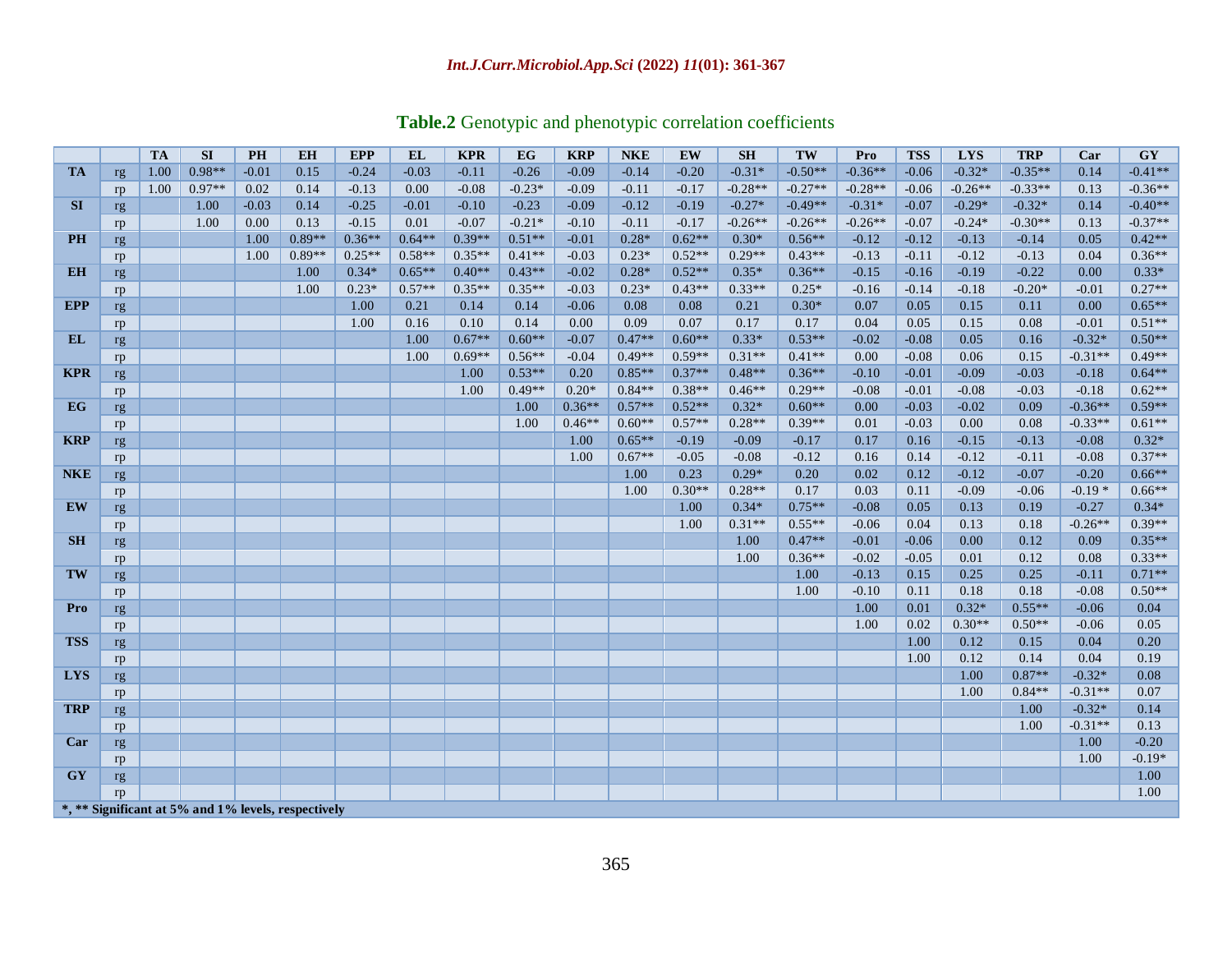

**Fig.1** Experimental site for maize genotype evaluation

Number of kernels per ear found significantly and positively correlated with plant height at genotypic and phenotypic level. Ear length was found positively associated with plant height at genotypic and phenotypic level. Ears per plant found positively associated with plant height at genotypic and phenotypic levels.

Similar results were recorded by Selvaraj and Pothiraj, (2011) and Bhiusal *et al.,* (2017) for ear girth with plant height in maize. Bello *et al.,* (2010) and Roy *et al.,* (2018) observed positive and significant correlation between plant height and number of kernels per ear in maize.

The yield was perfectly correlated with plant height, ear height, number of kernels per row, number of kernels per ear, shelling percentage and test weight at genotypic and phenotypic basis. The prime genetic cause of correlation is pleiotropy, though linkage is a cause of transit correlations particularly in a population derived from crosses between divergent strains. Enhanced repression of genes controlling different traits manifest correlation, while enhanced expression of one or more reveal

negative correlation. Observable association among different characters is confirmed through phenotypic correlation, whereas true association could be known through genotypic correlation only, which eliminates environmental influence. Genotypic correlation permits prediction of correlated response and evaluation of relative influence of one character on other. Genotypic correlation in particular is helpful in construction of selection indices.

# **References**

- Bello, O. B., & Olaoye, G. (2009). Combining ability for maize grain yield and other agronomic characters in a typical southern guinea savanna ecology of Nigeria. African Journal of Biotechnology, 8(11).
- Bello, O. B., Abdulmaliq, S. Y., Afolabi, M. S., & Ige, S. A. (2010). Correlation and path coefficient analysis of yield and agronomic characters among open pollinated maize varieties and their  $F_1$  hybrids in a diallel cross. *African Journal of Biotechnology*, 9(18), 2633-2639.
- Bhiusal, T., Lal, G. M., Marker, S., & Synrem, G. J.